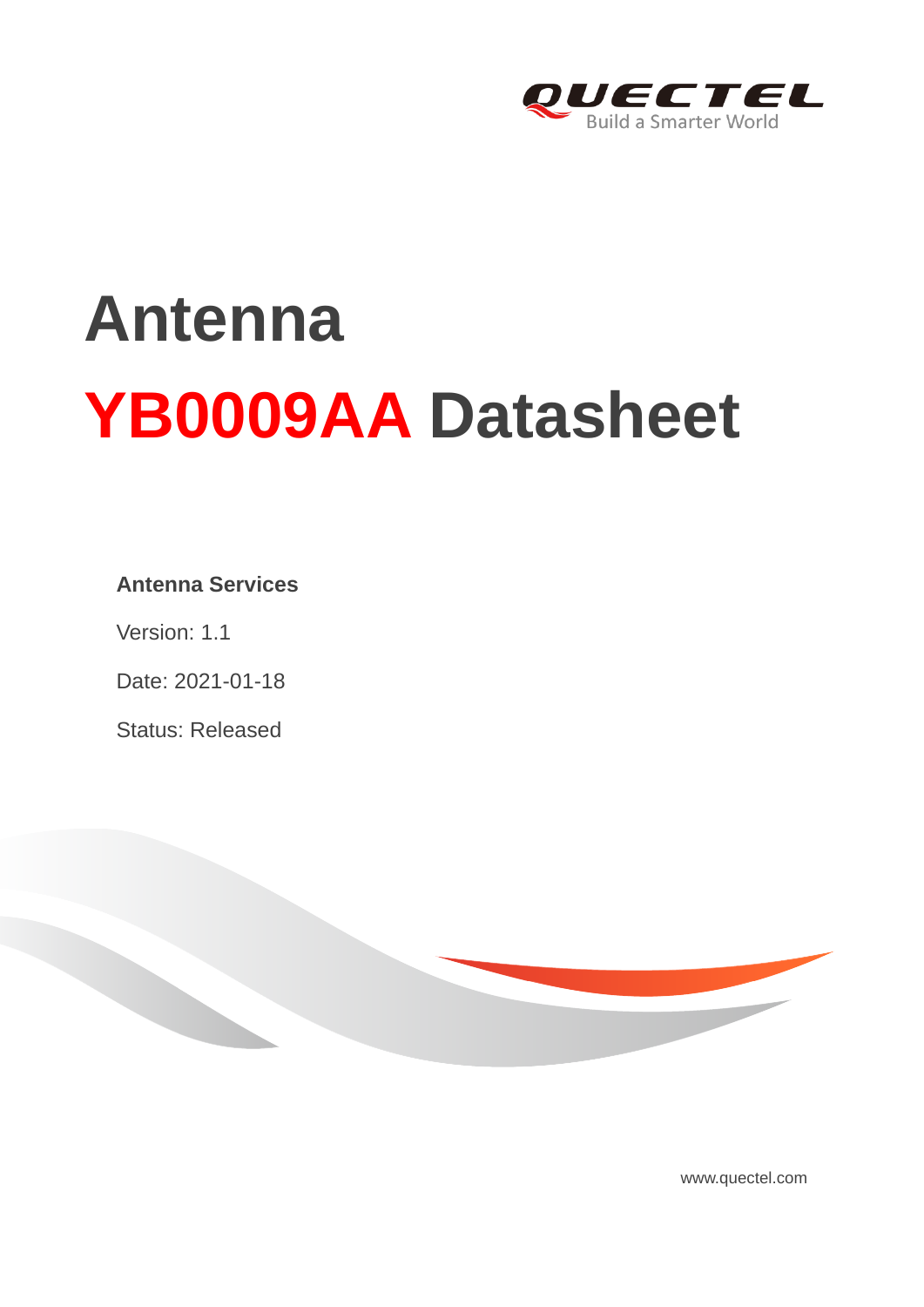

**Our aim is to provide customers with timely and comprehensive service. For any assistance, please contact our company headquarters:**

**Quectel Wireless Solutions Co., Ltd.**  Building 5, Shanghai Business Park Phase III (Area B), No.1016 Tianlin Road, Minhang District, Shanghai 200233, China Tel: +86 21 5108 6236 Email: [info@quectel.com](mailto:info@quectel.com)

**Or our local office. For more information, please visit:** [http://www.quectel.com/support/sales.htm.](http://www.quectel.com/support/sales.htm)

**For technical support, or to report documentation errors, please visit:**  <http://www.quectel.com/support/technical.htm> Or email to [support@quectel.com.](mailto:support@quectel.com)

#### **General Notes**

Quectel offers the information as a service to its customers. The information provided is based upon customers' requirements. Quectel makes every effort to ensure the quality of the information it makes available. Quectel does not make any warranty as to the information contained herein, and does not accept any liability for any injury, loss or damage of any kind incurred by use of or reliance upon the information. All information supplied herein is subject to change without prior notice.

### **Disclaimer**

While Quectel has made efforts to ensure that the functions and features under development are free from errors, it is possible that these functions and features could contain errors, inaccuracies and omissions. Unless otherwise provided by valid agreement, Quectel makes no warranties of any kind, implied or express, with respect to the use of features and functions under development. To the maximum extent permitted by law, Quectel excludes all liability for any loss or damage suffered in connection with the use of the functions and features under development, regardless of whether such loss or damage may have been foreseeable.

## **Duty of Confidentiality**

The Receiving Party shall keep confidential all documentation and information provided by Quectel, except when the specific permission has been granted by Quectel. The Receiving Party shall not access or use Quectel's documentation and information for any purpose except as expressly provided herein. Furthermore, the Receiving Party shall not disclose any of the Quectel's documentation and information to any third party without the prior written consent by Quectel. For any noncompliance to the above requirements, unauthorized use, or other illegal or malicious use of the documentation and information, Quectel will reserve the right to take legal action.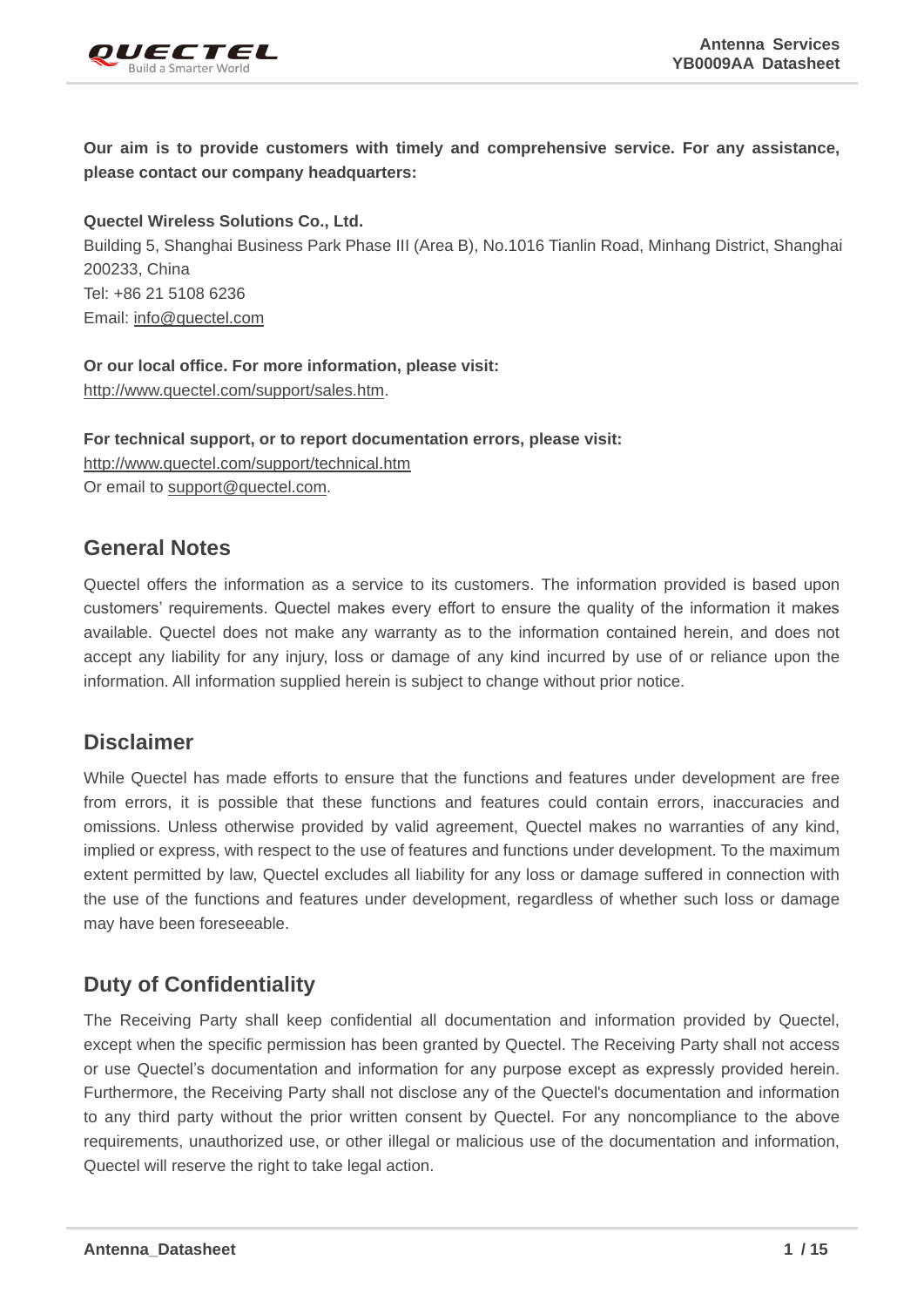

## **Copyright**

The information contained here is proprietary technical information of Quectel. Transmitting, reproducing, disseminating and editing this document as well as using the content without permission are forbidden. Offenders will be held liable for payment of damages. All rights are reserved in the event of a patent grant or registration of a utility model or design.

*Copyright © Quectel Wireless Solutions Co., Ltd. 2021. All rights reserved.*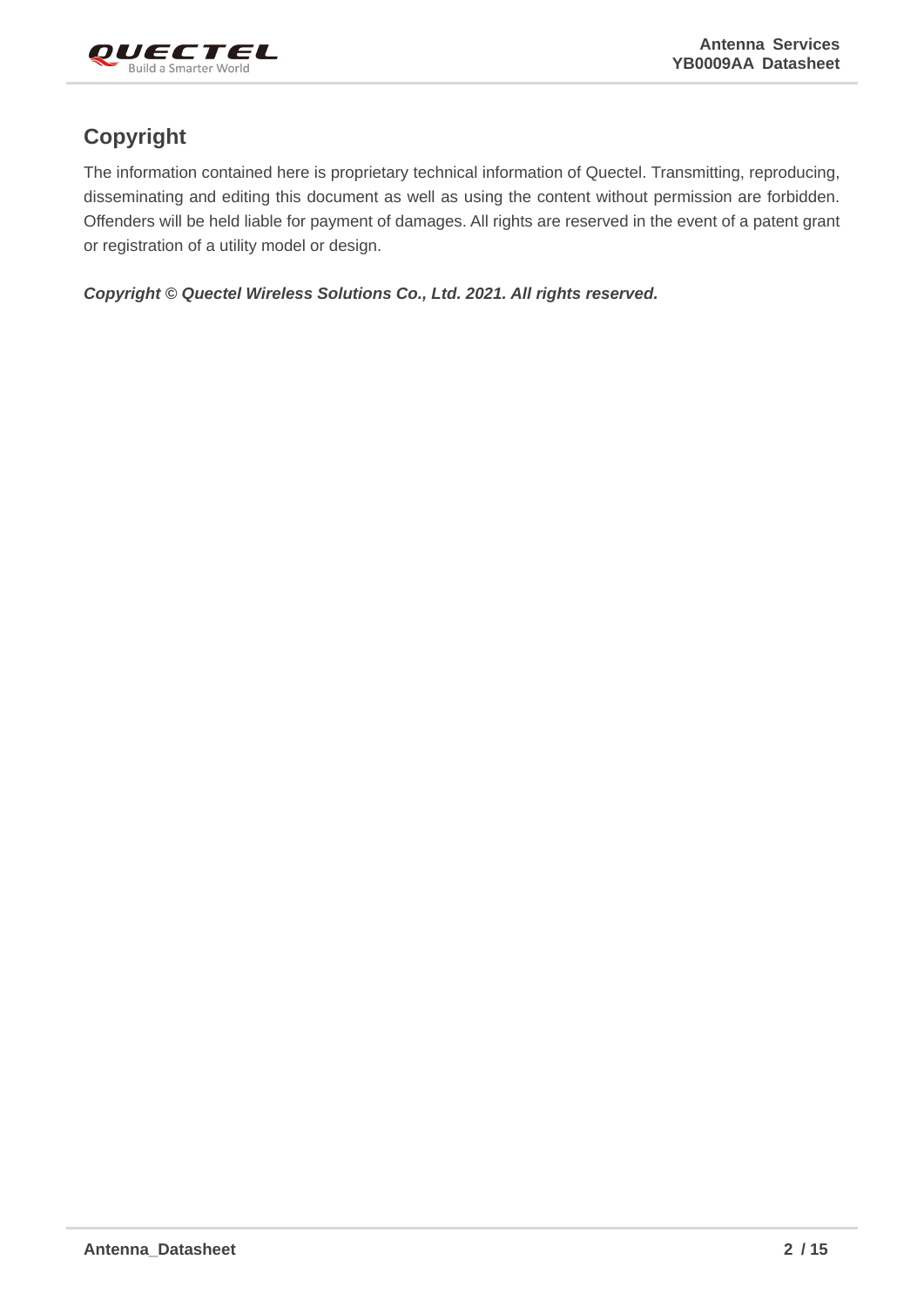# <span id="page-3-0"></span>**About the Document**

## **Revision History**

| <b>Version</b> | Date       | Author    | <b>Note</b>                             |
|----------------|------------|-----------|-----------------------------------------|
|                | 2020-11-10 | Kenny YIN | Creation of the document                |
| 1.0            | 2020-11-10 | Kenny YIN | First official release                  |
| 1.1            | 2021-01-18 | Kenny YIN | Updated the antenna image in Chapter 2. |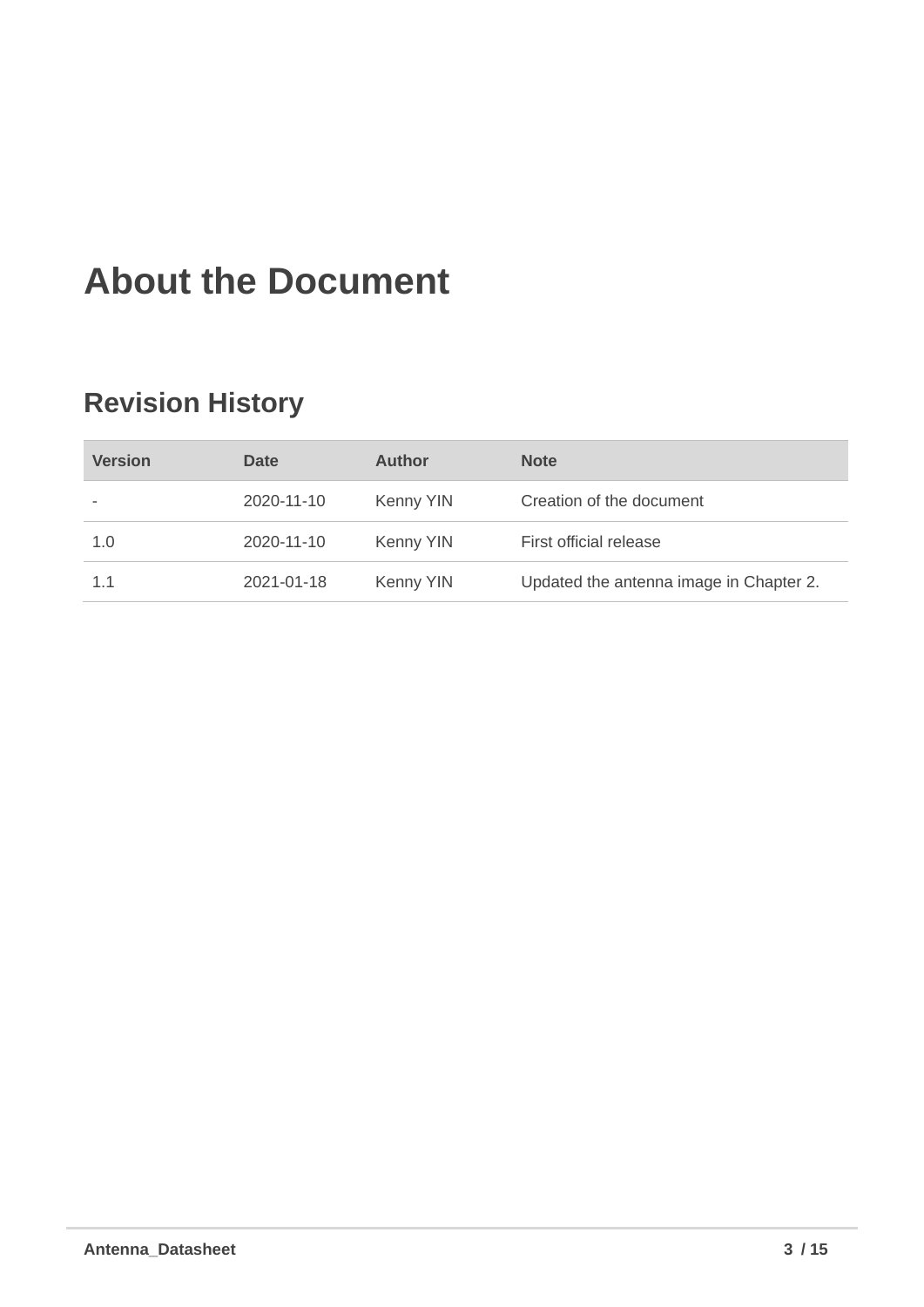

## <span id="page-4-0"></span>**Contents**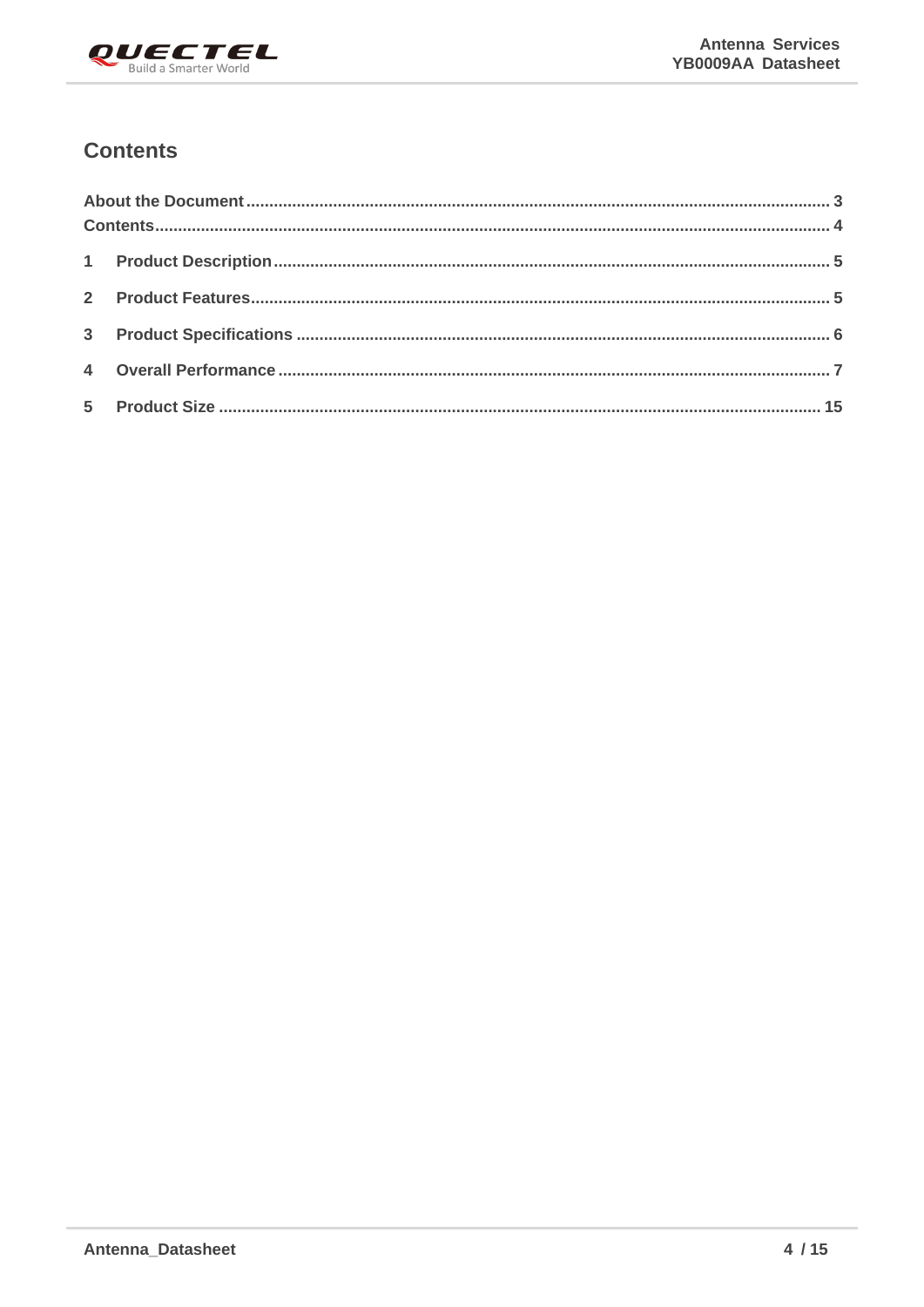

## <span id="page-5-0"></span>**1 Product Description**

The antenna is designed for superior performance, and can be widely used for wireless applications.

We provide comprehensive antenna design support such as simulation, testing and manufacturing for custom antenna solutions to meet your specific application needs.

## <span id="page-5-1"></span>**2 Product Features**

- Cellular LTE&GPS
- High efficiency
- ⚫ Excellent performance
- Wi-Fi, Router

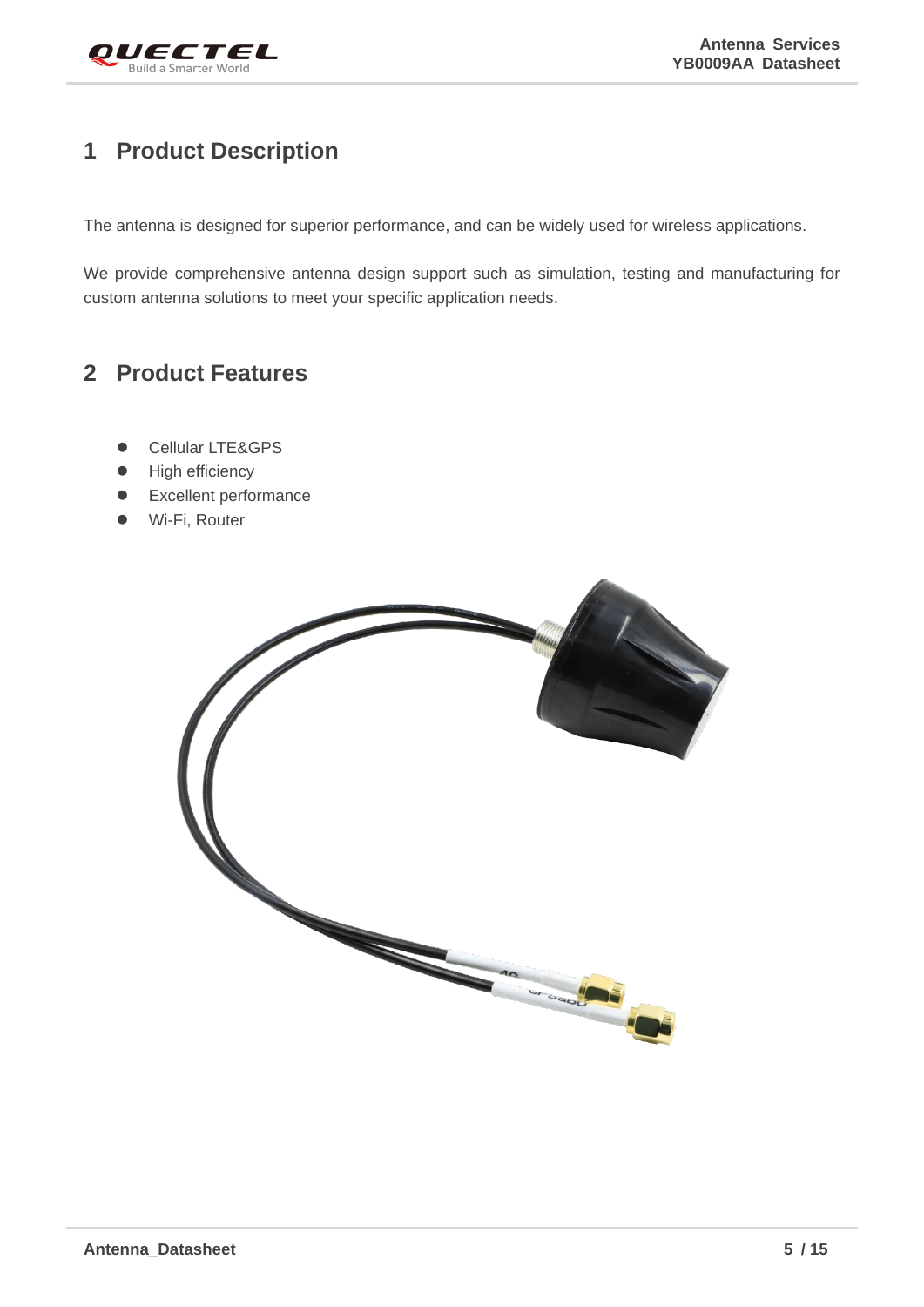

## <span id="page-6-0"></span>**3 Product Specifications**

| <b>Passive Electrical Specifications</b> |                                                         |
|------------------------------------------|---------------------------------------------------------|
| Frequency Range (MHz)                    | 4G: 824-960; 1710-2690<br>GPS&BD: 1575.42 ±10; 1561 ±10 |
| Input Impendence $(\Omega)$              | 50                                                      |
| <b>VSWR</b>                              | $\leq 3.0$                                              |
| Gain (dBi)                               | $\leq$ 2                                                |
| Polarization Type                        | Linear (4G MAIN/BT);<br>Circular (GNSS)                 |
| <b>Mechanical Specifications</b>         |                                                         |
|                                          |                                                         |
| Antenna Size (mm)                        | $33 \times 48$                                          |
| Casing                                   | $PC + ABS$                                              |
| Radiator                                 | Cuprum                                                  |
| Connector Type                           | SMA Male (with center pin)                              |
| Working Temperature (°C)                 | $-20$ to $+80$                                          |
| Radome Color                             | <b>Black</b>                                            |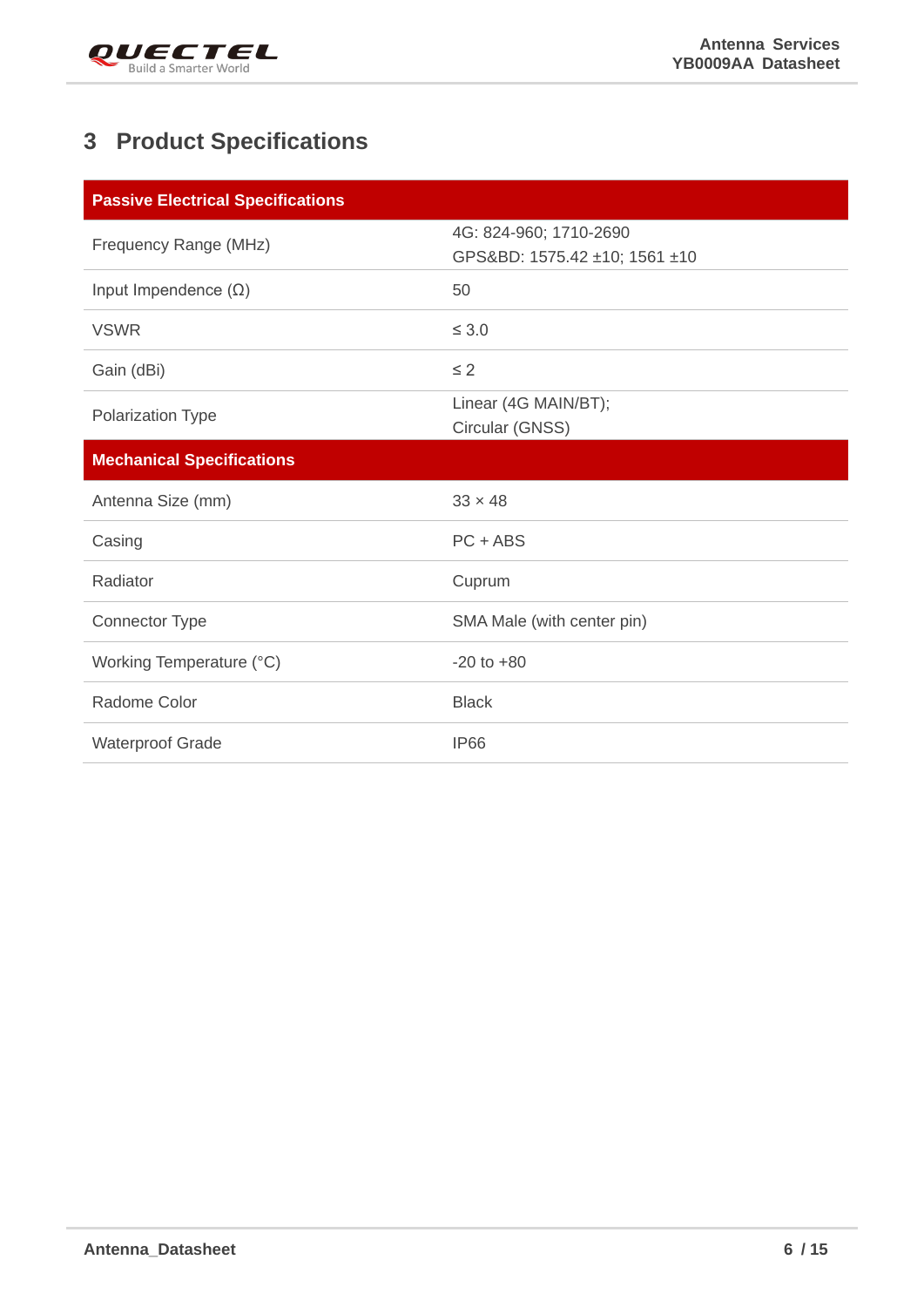

## <span id="page-7-0"></span>**4 Overall Performance**

- **Test Environment** 
	- KEYSIGHT VNA Network Analyzer E5063A 100 kHz 6.5 GHz
	- RayZone<sup>®</sup> 2800 Chamber 5G (FR1) SISO/MIMO, 400 MHz 6.0 GHz

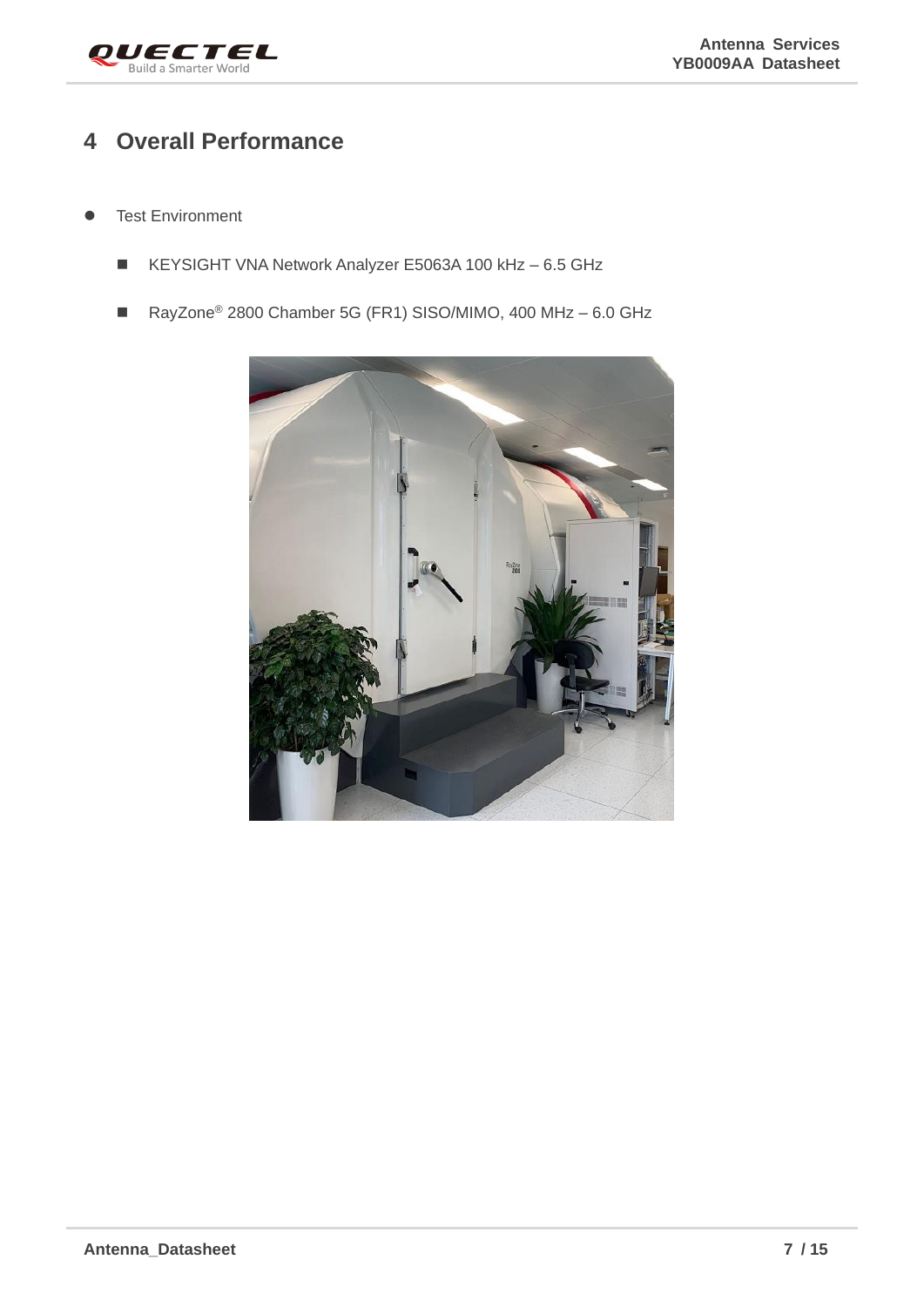

#### ⚫ VSWR



| <b>Frequency (MHz)</b> 824 |      | 960  | 1710 | 1990 | 2170 | 2450 | 2570    | 2690 |
|----------------------------|------|------|------|------|------|------|---------|------|
| <b>VSWR</b>                | 2.28 | 2.92 | 2.89 | 1.79 | 2.36 | 2.35 | $-1.21$ | 2.03 |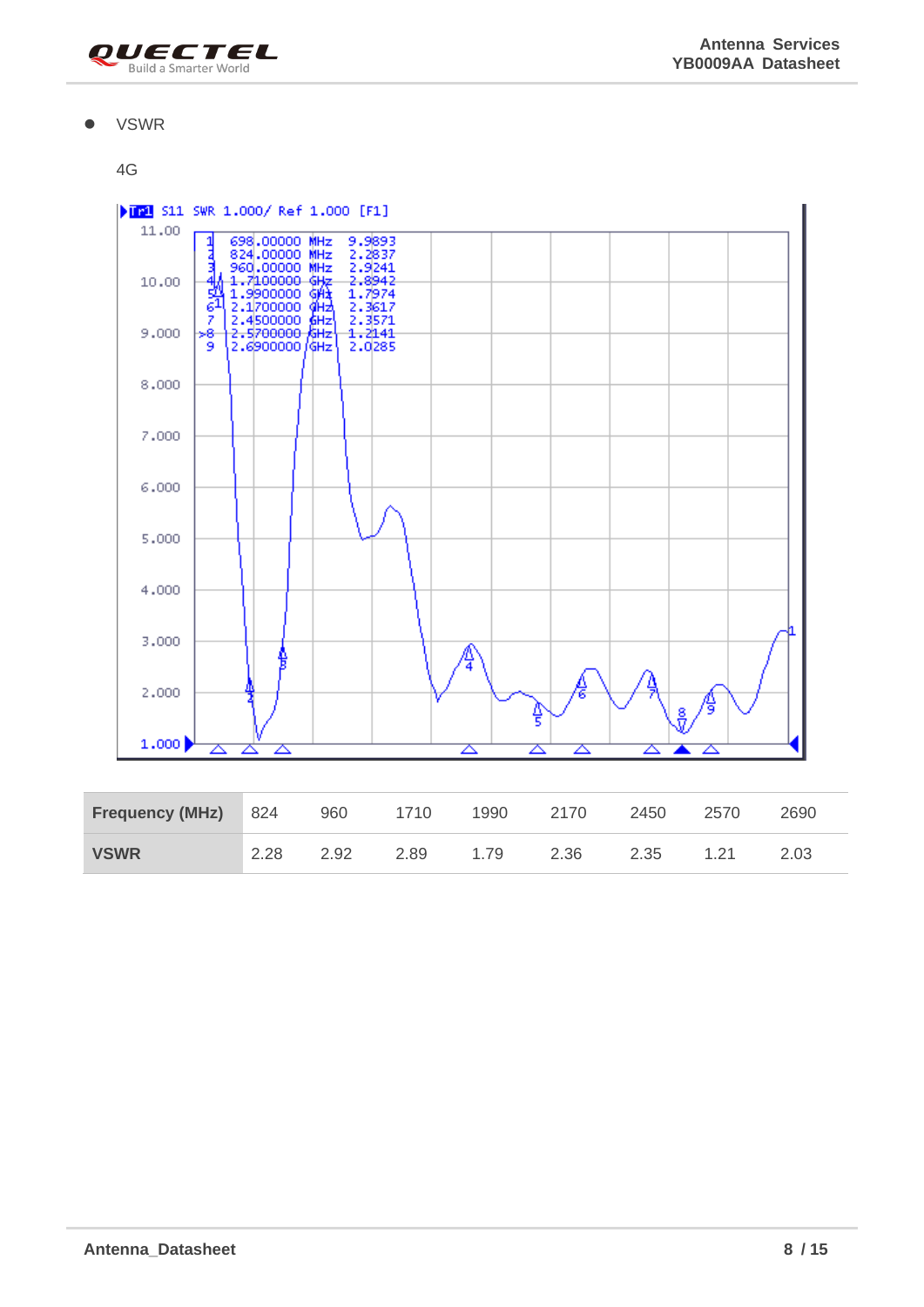

#### GPS&BD



| <b>Frequency (MHz)</b> | 1561 | 1575 |
|------------------------|------|------|
| <b>VSWR</b>            | 1.68 | 1.23 |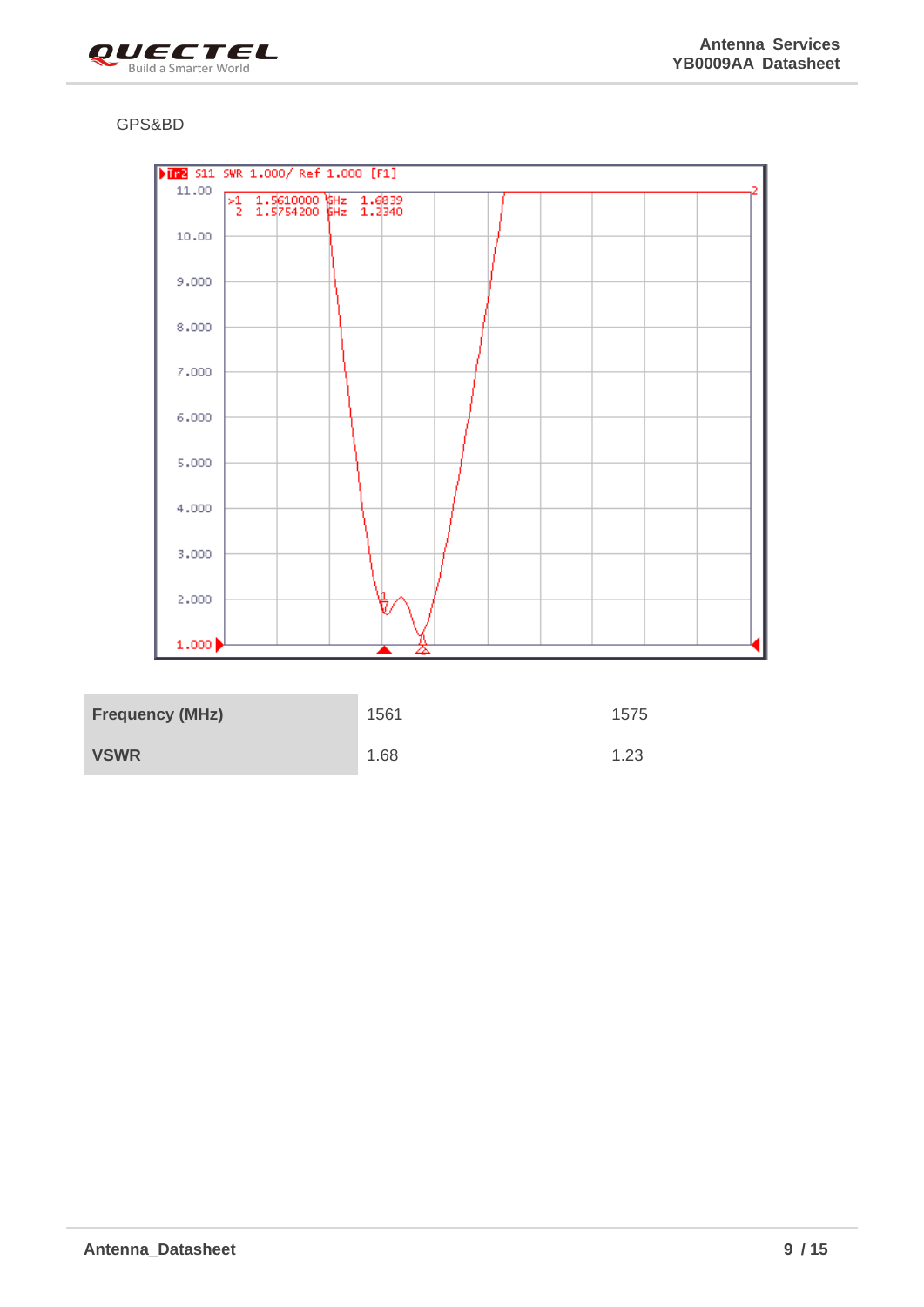

#### **•** Efficiency

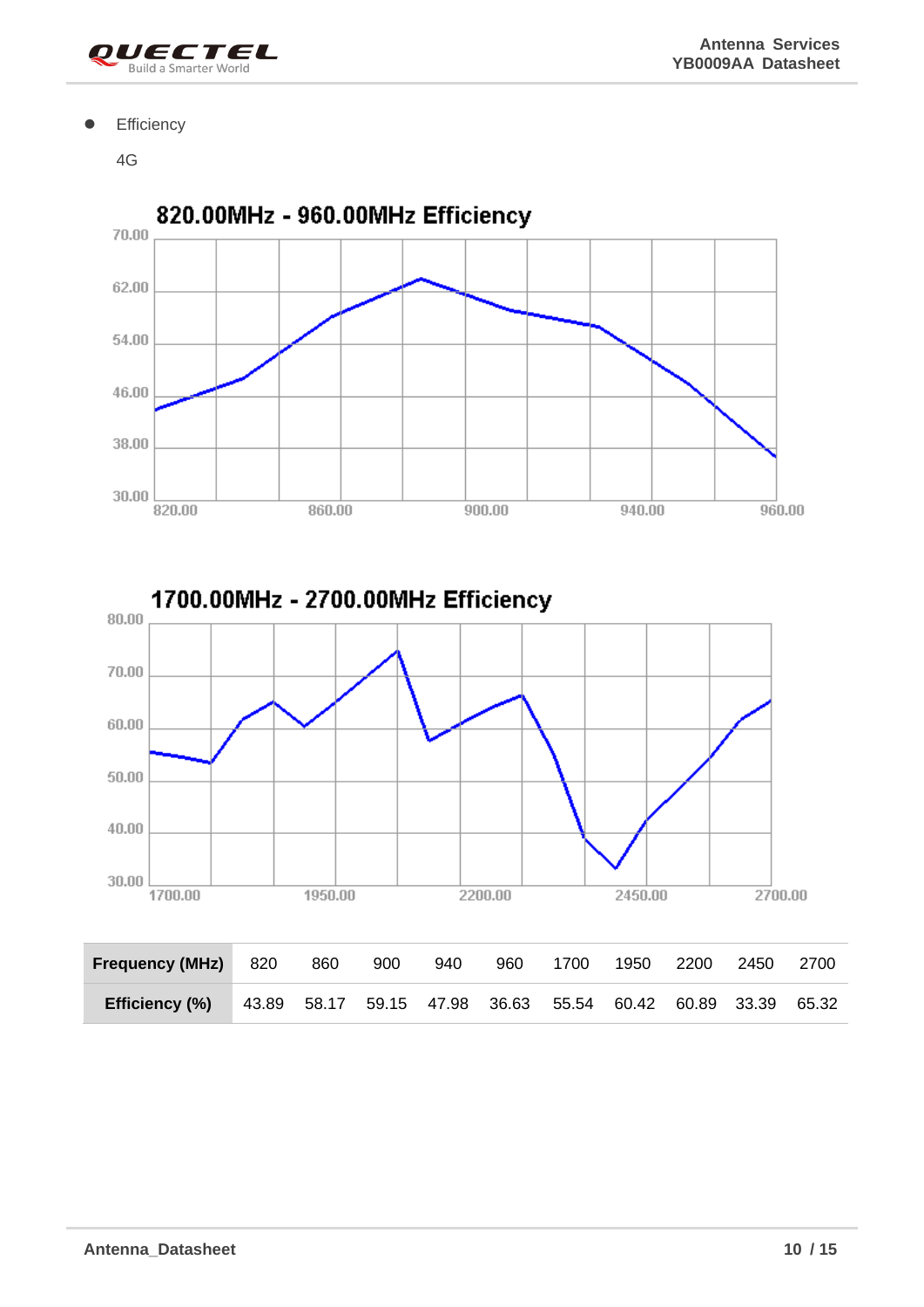

#### ⚫ Gain

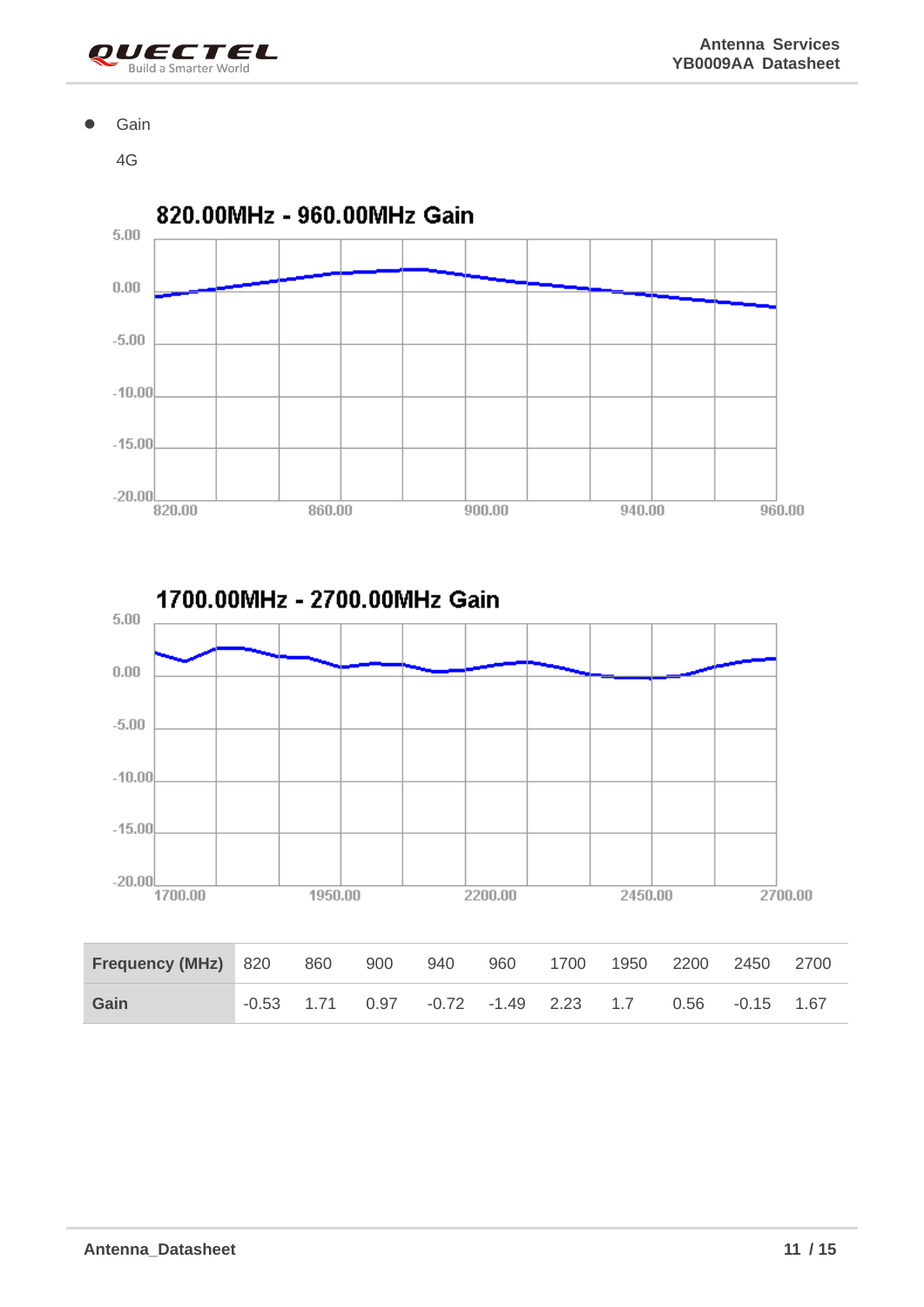

#### GNSS Antenna



| <b>Frequency (MHz)</b> | 1561  | 1575  |
|------------------------|-------|-------|
| Gain                   | 23.96 | 24.58 |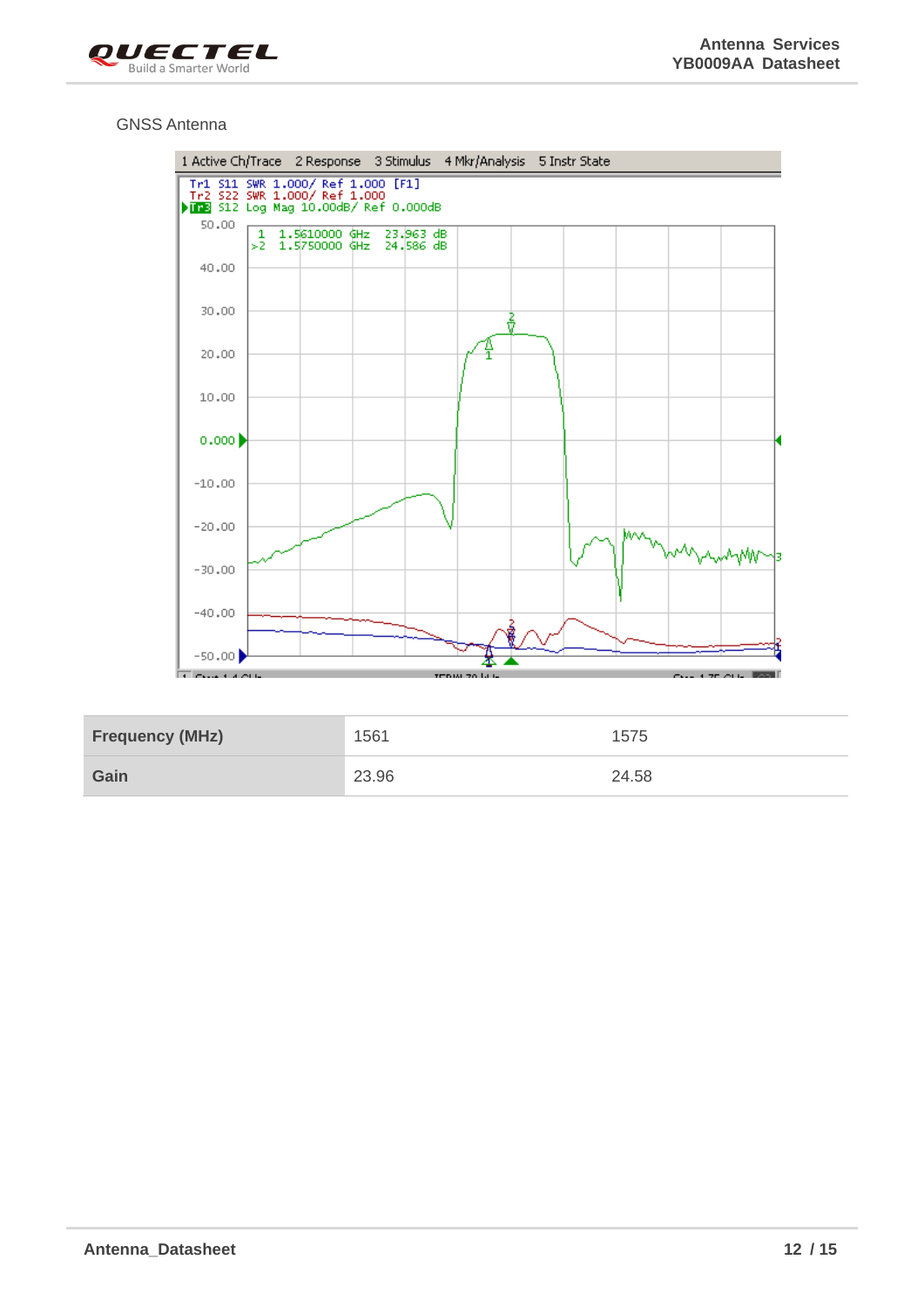

#### ● Radiation Patterns

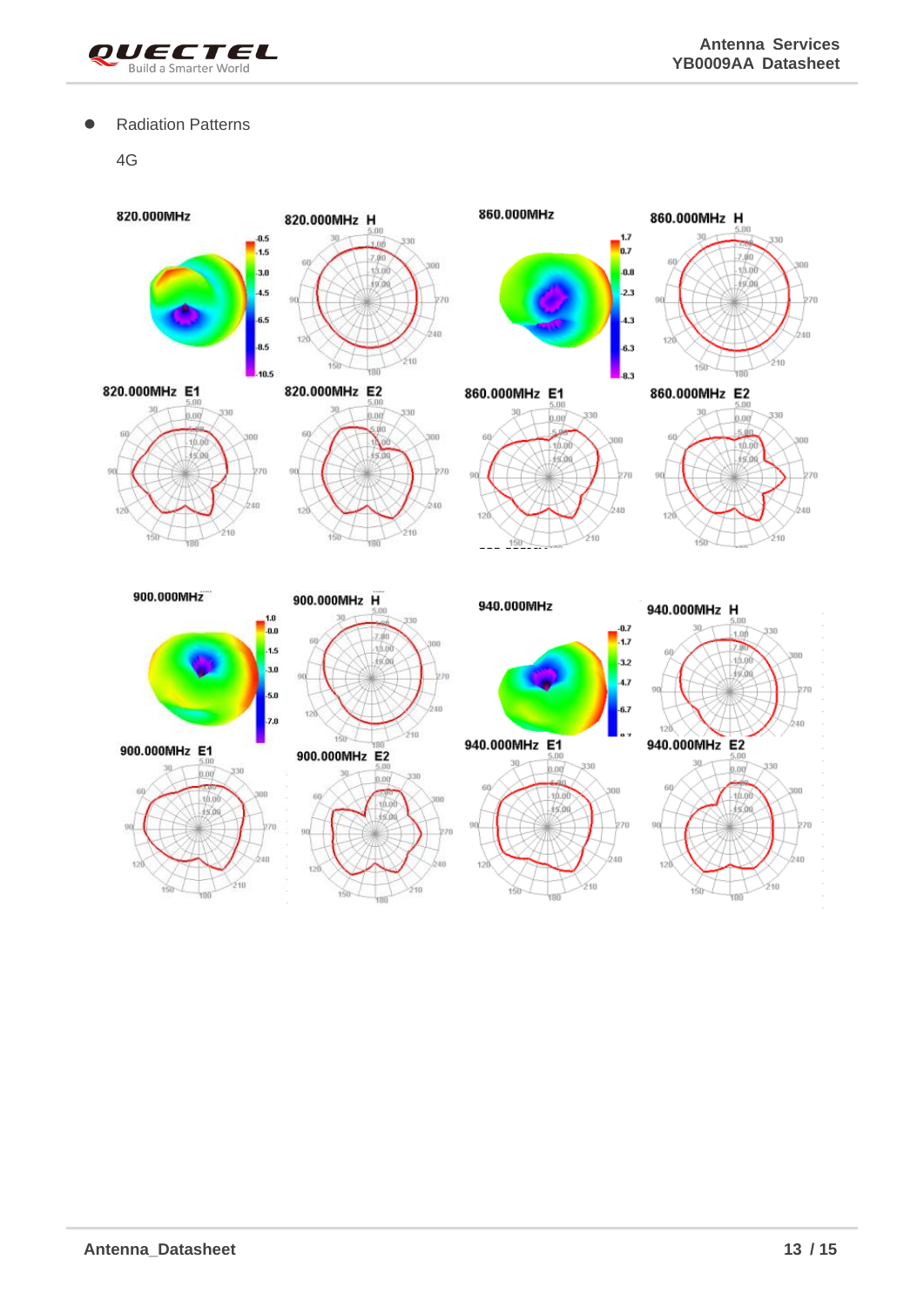